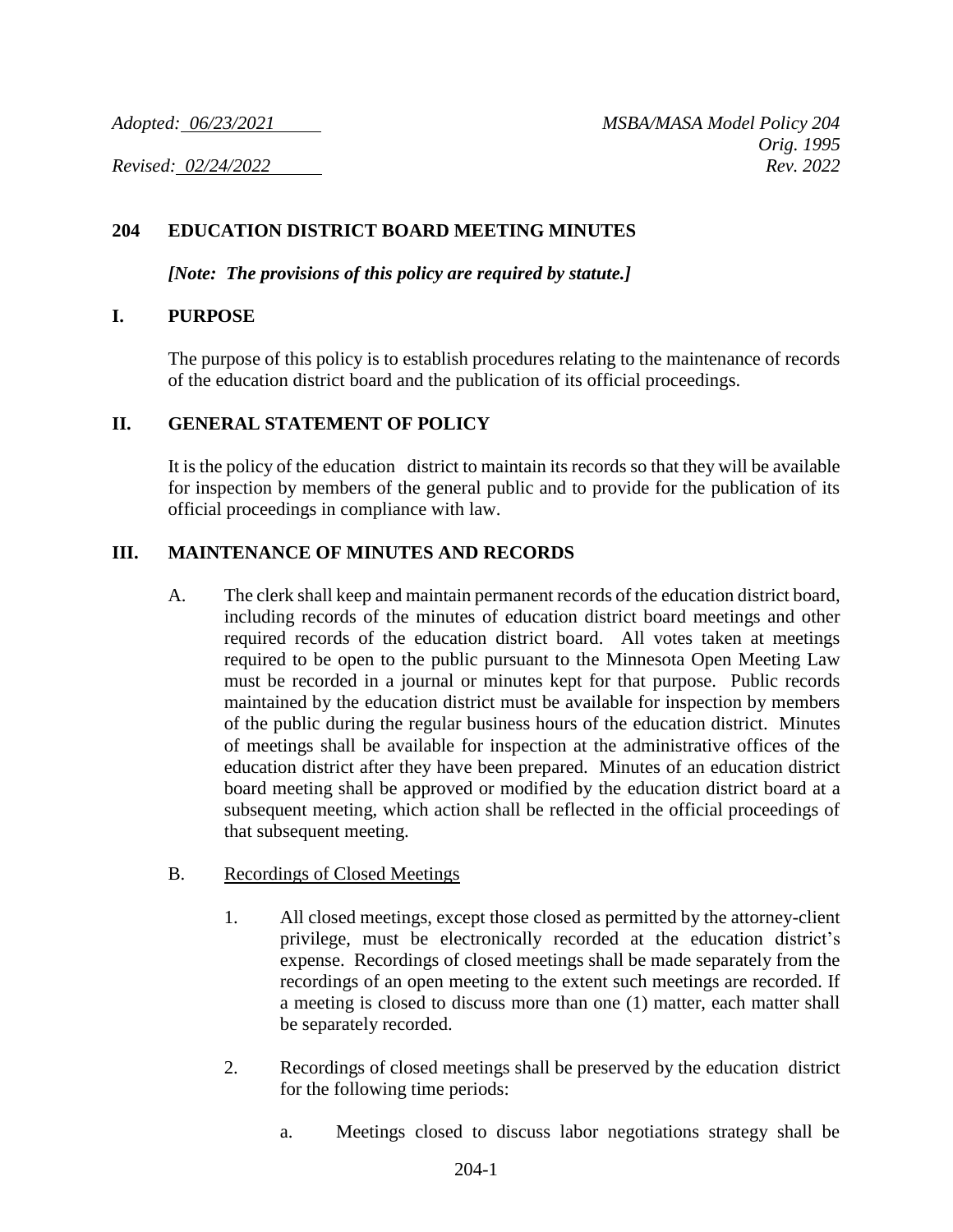preserved for two (2) years after the contract is signed.

- b. Meetings closed to discuss security matters shall be preserved for at least four (4) years.
- c. Meetings closed to discuss the purchase or sale of property shall be preserved for at least eight (8) years after the date of the meeting.
- d. All other closed meetings shall be preserved by the education district for at least three (3) years after the date of the meeting.
- e. Following the expiration of the above time periods, recordings of closed meetings shall be maintained as set forth in the education district's Records Retention Schedule.
- 3. Recordings of closed meetings shall be classified by the education district as protected non-public data that is not accessible by the public or any subject of the data, with the following exceptions:
	- a. Recordings of labor negotiations strategy meetings shall be classified as public data and made available to the public after all labor contracts are signed by the education district for the current budget period.
	- b. Recordings of meetings related to the purchase or sale of property shall be classified as public data and made available to the public after all real or personal property discussed at the meeting has been purchased or sold or the education district has abandoned the purchase or sale.
	- c. Recordings of any other closed meetings shall be classified and/or released as required by court order.
- 4. Recordings of closed meetings shall be maintained separately from recordings of open meetings, to the extent recordings of open meetings are maintained by the education district, with the exception of recordings that have been classified as public data as set forth in Section III.B.3. above. Recordings of closed meetings classified as non-public data also shall be maintained in a secure location, separate from recordings classified as public data.
- 5. Recordings of closed meetings shall be maintained in a manner to easily identify the data classification of the recording. The recordings shall be identified with at least the following information:
	- a. The date of the closed meeting;
	- b. The basis upon which the meeting was closed (i.e.: labor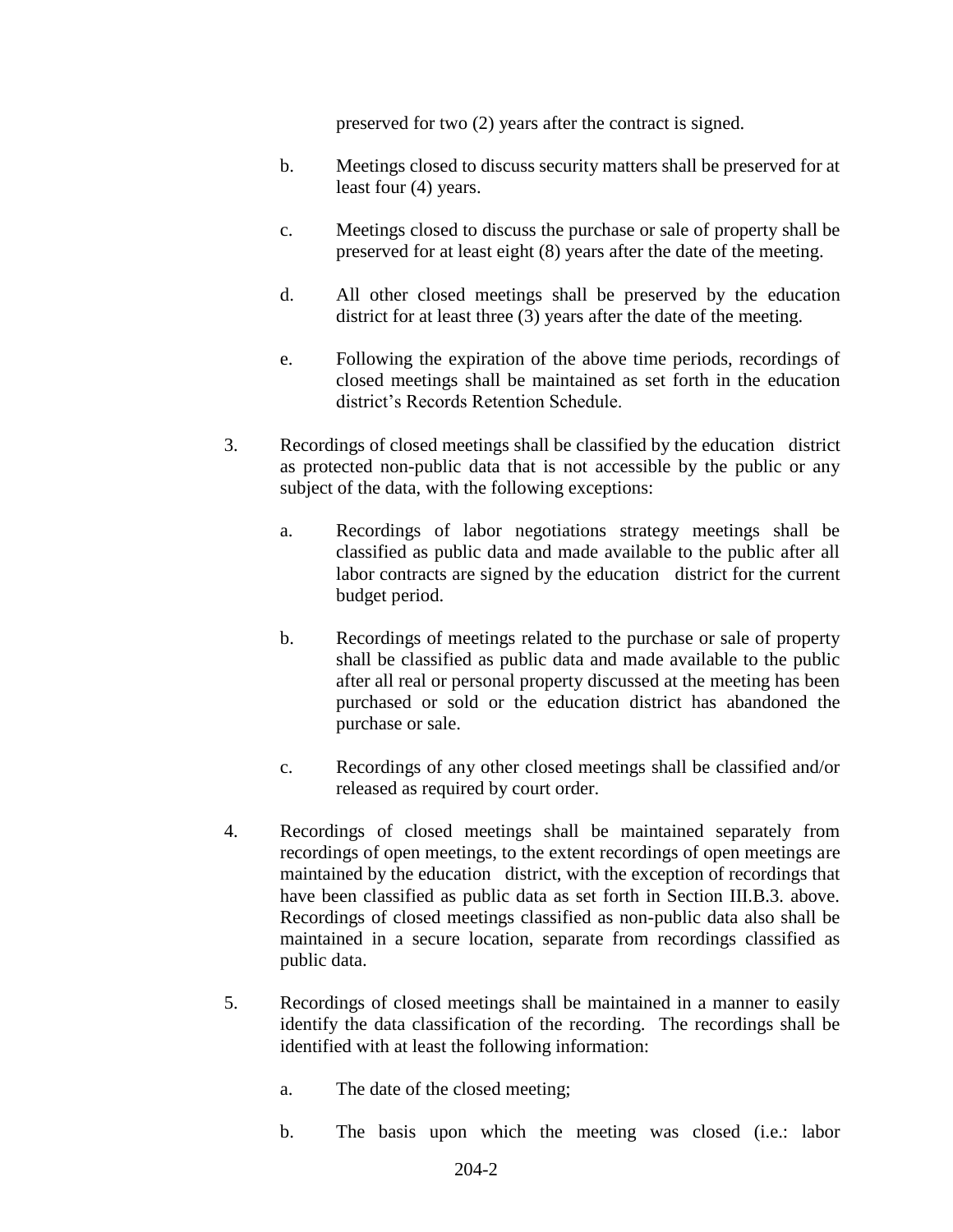negotiations strategy, purchase or sale of real property, educational data, etc.); and

- c. The classification of the data.
- 6. Recordings of closed meetings related to labor negotiations strategy and the purchase or sale of property shall be maintained and monitored in a manner that reclassifies the recording as public upon the occurrence of an event reclassifying that data as set forth in Section III.B.3. above.

# **IV. PUBLICATION OF OFFICIAL PROCEEDINGS**

- A. The education district board shall cause its official proceedings to be published once in the official newspaper of the education district within thirty (30) days of the meeting at which the proceedings occurred; however, if the education district board conducts regular meetings not more than once every thirty (30) days, the education district board need not publish the minutes until ten (10) days after they have been approved by the education district board.
- B. The proceedings to be published shall be sufficiently full to fairly set forth the proceedings. They must include the substance of all official actions taken by the education district board at any regular or special meeting, and at minimum must include the subject matter of a motion, the persons making and seconding the motion, a listing of how each member present voted on the motion, the character of resolutions offered including a brief description of their subject matter and whether adopted or defeated. The minutes and permanent records of the education district board may include more detail than is required to be published with the official proceedings. If the proceedings have not yet been approved by the education district board, the proceedings to be published may reflect that fact.
- C. The proceedings to be published may be a summary of the essential elements of the proceedings, and/or of resolutions and other official actions of the education district board. Such a summary shall be written in a clear and coherent manner and shall, to the extent possible, avoid the use of technical or legal terms not generally familiar to the public. When a summary is published, the publication shall clearly indicate that the published material is only a summary and that the full text is available for public inspection at the administrative offices of the education district and that a copy of the proceedings, other than attachments to the minutes, is available without cost at the offices of the education district or by means of standard or electronic mail.

| <b>Legal References:</b> | Minn. Stat. § 13D.01, Subds. 4-6 (Open Meeting Law)                   |
|--------------------------|-----------------------------------------------------------------------|
|                          | Minn. Stat. § 123B.09, Subd. 10 (Publishing Proceedings)              |
|                          | Minn. Stat. § 123B.14, Subd. 7 (Record of Meetings)                   |
|                          | Minn. Stat. $\S$ 331A.01 (Definition)                                 |
|                          | Minn. Stat. § 331A.05, Subd. 8 (Notice Regarding Published Summaries) |
|                          | Minn. Stat. § 331A.08, Subd. 3 (Publication of Proceedings)           |